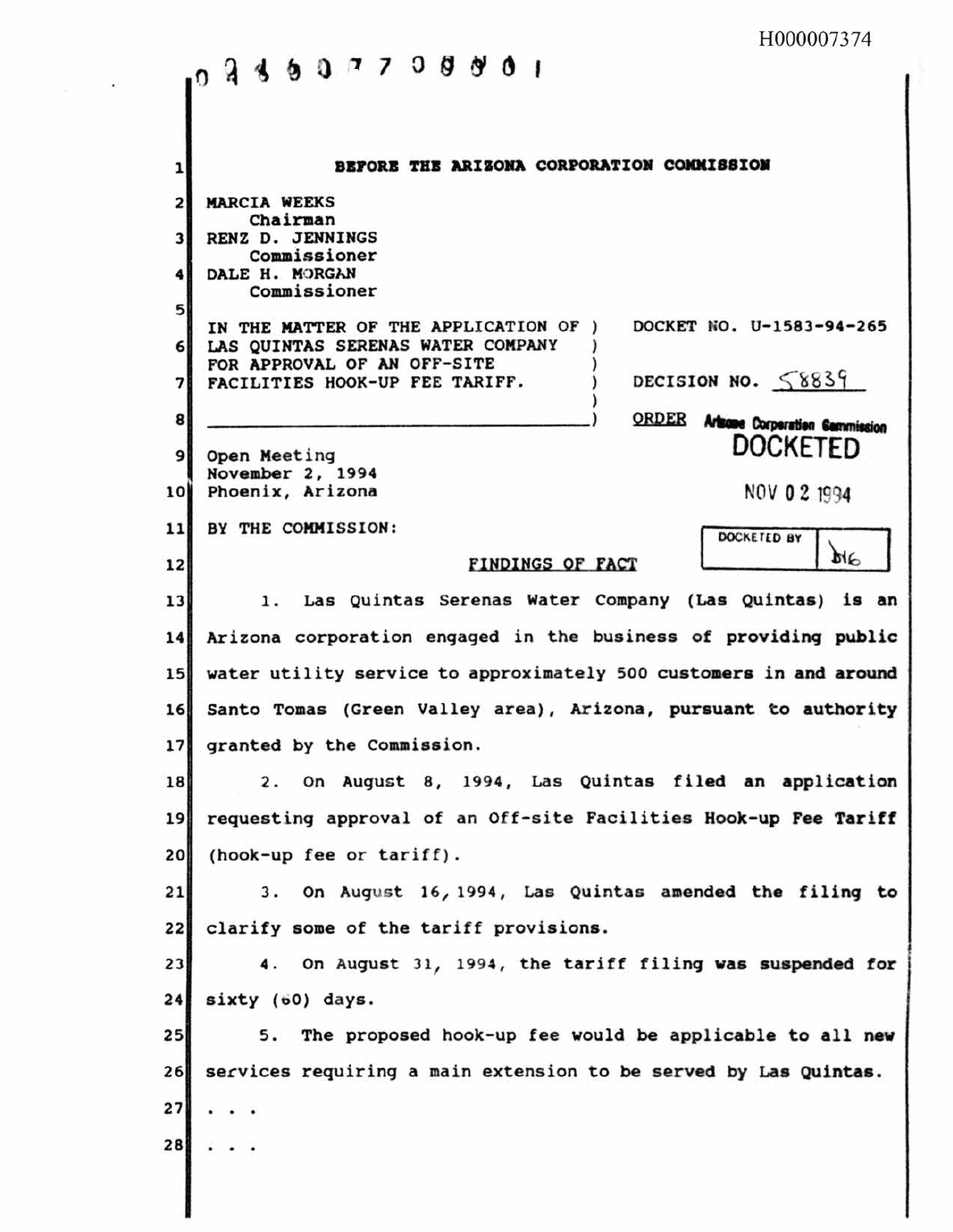1 6. The proposed tariff would require a fee ranging from The tariff 3 would also authorize the collection of gross-up tax ranging from  $2$  \$250.00 to \$10,000.00, depending on the meter size. 4 \$125.00 to \$5,ooo.oo.

7. 6 tax portion which would be refunded pursuant to Commission Decision 5 7. The hook-up fee is non-refundable, except for the gross-up 7 No. 55774.

8 8. The proposed tariff would remain in effect until Las 9 Quintas has completely built out its system or until it is 10 rescinded by Commission Order, whichever comes first.

11 9. Hook-up fee funds would be placed in a separate interest 12 bearing account (hook-up fee account) with monies from this account 13 to be spent only to install "off site facilities" as defined in the 14 tariff.

15 10. Any monies remaining in the hook-up fee account after 16 complete build out of the system or at the time the tariff is 17 rescinded by the Commission, would be refunded in a manner to be 18 determined by the Commission at that time.

20 a customer may otherwise have to pay for on-site plant as part of 19 11. The hook-up fee would be in addition to any charges that 21 a main extension agreement.

22 12. Staff has recommended approval of the filing, as amended. 23 13. Staff has further recommended that Las Quintas file a 24 status report each November 1, beginning in 1995, accounting for 25 all hook-up fee funds collected and expended. This status report 26 would contain a list of all persons that have paid the hook-up fee, 27 28

.. LH0191.0 Decision No.  $58839$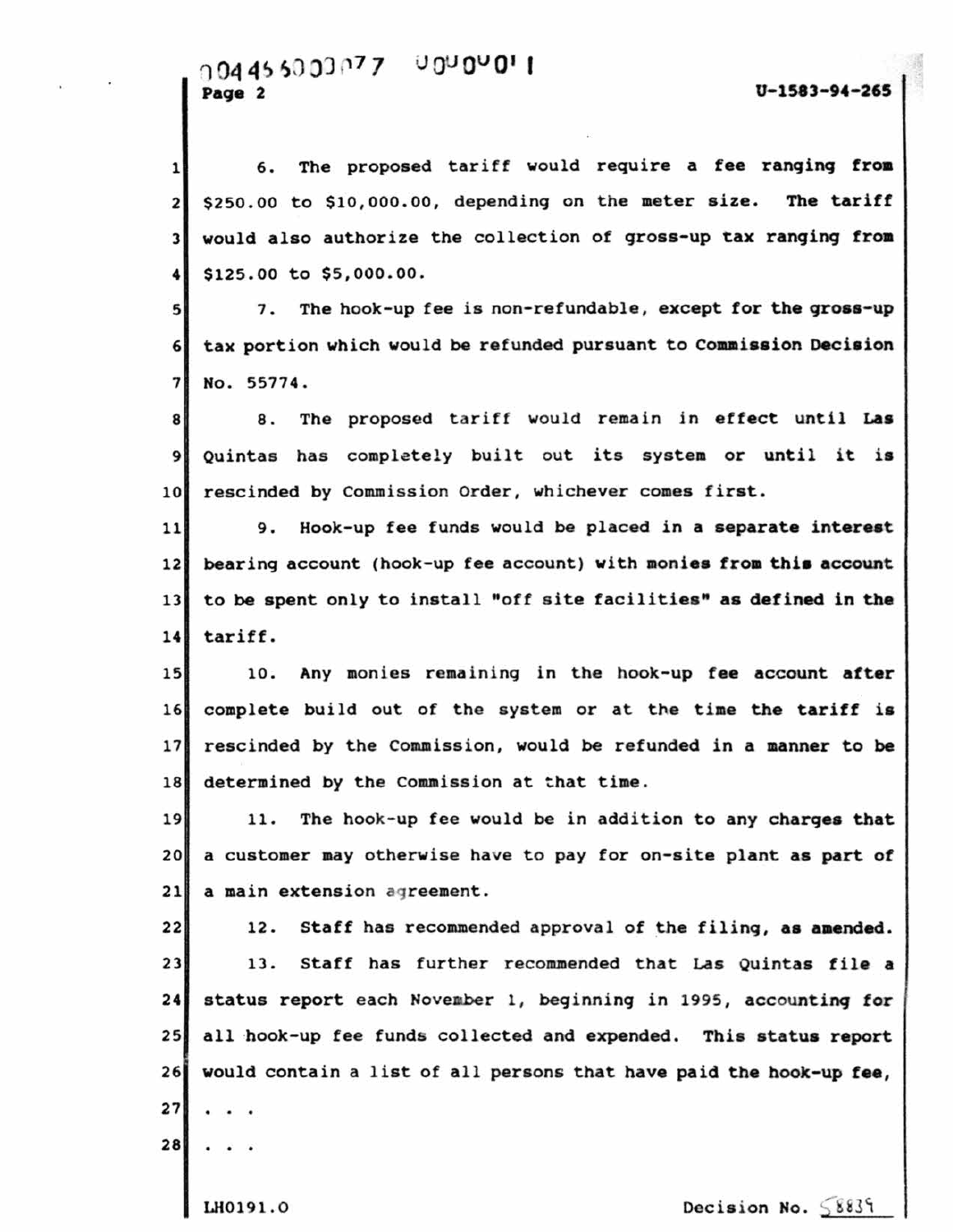|        | 0.144930.19337 |  |
|--------|----------------|--|
| Page 3 |                |  |

 $U-1583-94-265$ 

1 the amount each person paid, the amount of money spent from the 2 hook-up fee account, and a list of facilities that have been 3 constructed. 4 1. 2. 9 3. Approval of the filing does not constitute a rate increase 10 as contemplated by A.R.S. 40-250. 11 4. The Commission, having reviewed the application, and CONCLUSIONS OF LAW 5 1. Las Quintas is a public service corporation within the 6 meaning of Article xv, Section 2, of the Arizona Constitution. 7 2. The Commission has jurisdiction over Las Quintas and over 8 the subject matter of the application. 12 Staff's Memorandum dated October 20, 1994, concludes that it is in 13 the public interest to approve the application. 14 ORDER 15 THEREFORE, IT IS ORDERED that the application of Las Quintas 16 Serenas water Company for approval of an off-site Facilities Hook-17 up Fee Tariff be and hereby is approved. 18 19 20 21 22  $23$  $24$  $25$ 26 27 28  $L$ H0191.0 Decision No.  $8835$